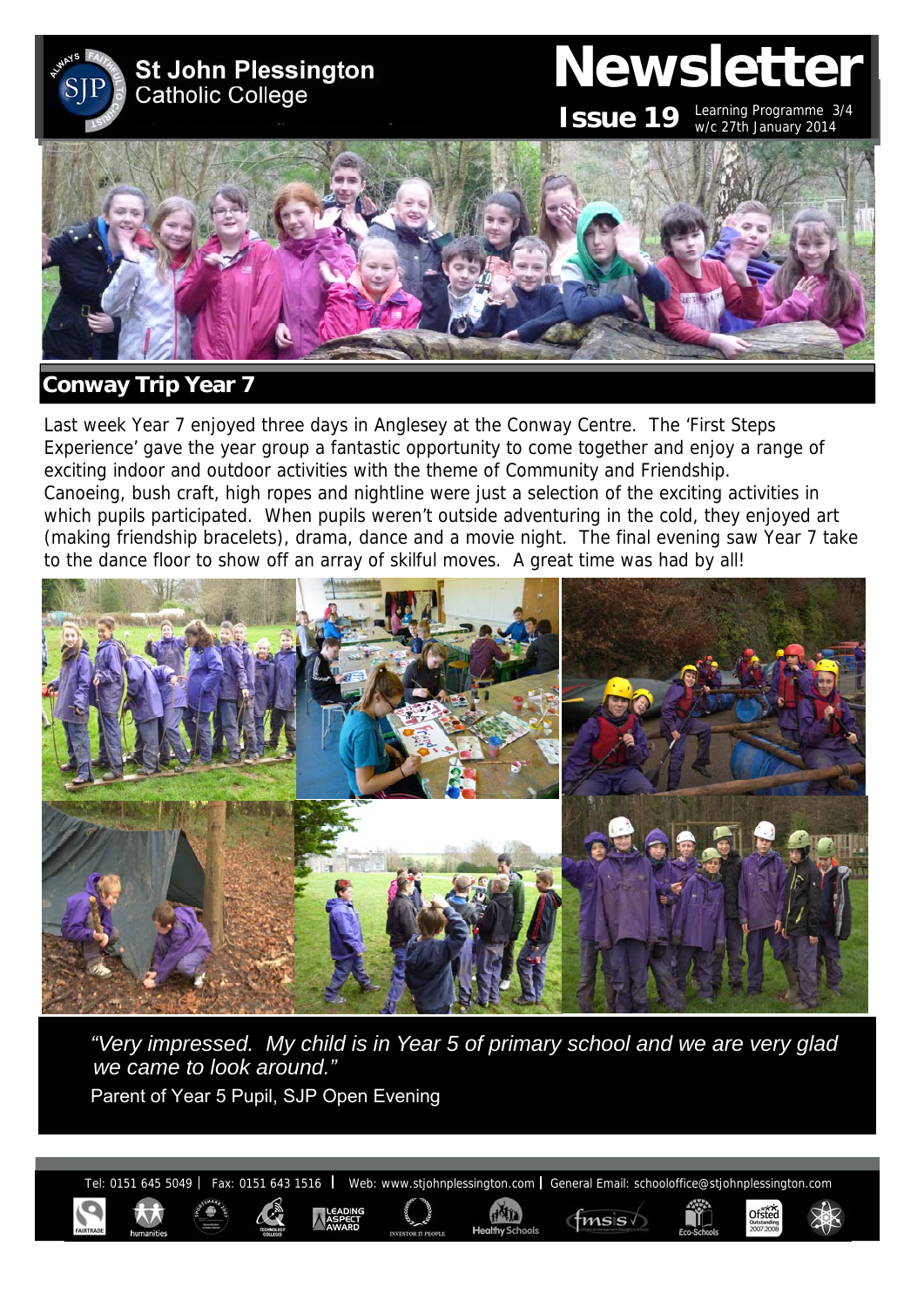# Swaziland Book Sale and Coffee Morning **Car Boot Sale**

Saturday saw our Swaziland Expedition Team host a book sale and coffee morning in the College Hall. It was a huge success and vital funds were raised for the forthcoming expedition.

Thank you to all who supported us through the donation of books and cakes. It was an excellent turn out and a thoroughly enjoyable morning. The total raised was £273.45.

Upcoming Swaziland fundraisers for your diary include:

Year 7 Salon and Disco, Friday 7th February





Car Boot Sale, Saturday 8th March

Quiz Night, Friday 28th March



# LJMU Visit

Year 12 Geography and World Development spent the day at Liverpool John Moores University studying the built environment. The day ranged from looking at the future shape of cities and making building more sustainable, from the rotating building in Dubai, to practical engineering and strength testing bridges. It was an excellent day and provided pupils with food for thought regarding their future careers.



# **Coming up**

Year 7 Enterprise Day - Friday 7th February Year 7 Disco - Friday 7th February **Paris Trip** - Wednesday to Sunday 12th - 16th February **Half Term** - Monday to Friday 17th - 21st February **Additional Holiday** - Monday 24th February

# *Car Boot Sale*



 **Saturday 8th March 2014 9.00am - 1.00pm (set up from 8.00am)** 

Ihn Plessington Catholic College Old Chester Road, Bebington, Wirral. CH63 7LF

### **£10 per car (50p buyers entry fee) Refreshments & toilet facilities available.**

**If you wish to pre-book your space, please contact the college (Mr Luke McHale) on 0151 645 5049 or email schooloffice@stjohnplessington.com** 



**Year 7 - 98.2% Year 8 - 93.7% Year 9 - 95.0% Year 10 - 95.2% Year 11 - 96.7%** 

Year 9

Vear 10

Year 11

Vear 8

 $0.0%$ 

Year 7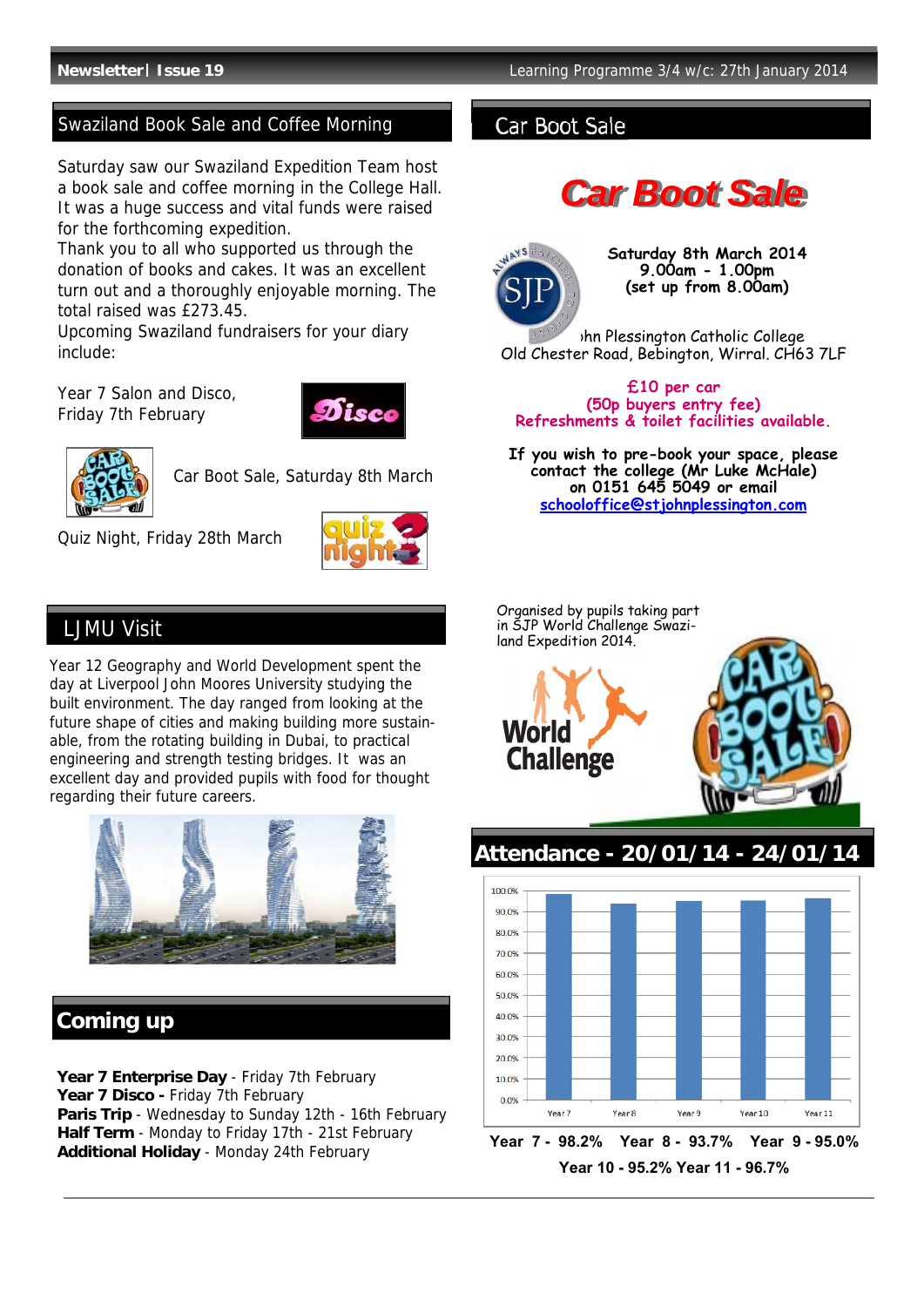# **Language Corner**

## **Comment s'écrit? Read the letters as they sound in French and work out what word is made! The first five correct answers to Mr Passmore will win house points! Dooble vay – ee – en – day – oh – dooble vay \_\_\_\_\_\_\_\_\_\_\_\_\_\_ Ess – say – ee – euh – en – say – euh \_\_\_\_\_\_\_\_\_\_\_\_\_\_ Eegrek – ah – err – day \_\_\_\_\_\_\_\_\_\_\_\_\_\_ Say – oh – em – pay – oo – tay – euh – err \_\_\_\_\_\_\_\_\_\_\_\_\_\_ Ess – say – ash – oh – oh – ell – bay – ah – shay \_\_\_\_\_\_\_\_\_\_\_\_\_**

**Don't Forget! World Film Club THIS WEDNESDAY! Get your passes from MFL3 Wednesday break to avoid being locked out.**







**Think of a number (perhaps your age). Start at any letter then go around the circle performing each operation in order. Which starting point gives the largest answer? Which gives the smallest?** 

**Solution for last week** 



# Geography Competition

**What is this and which article in the newsletter is it related to? Bring your detailed answers to Mr Higginbotham in Humanities 2 to win a prize.**



# Water Polo Trials



On the 11th and 12th January 2014, Michael Kelly in Year 10 attended Water Polo trials at Cardiff International Pool – there were 83 boys at trials and Michael has been selected for the Great Britain Talent Development Squad for Boys born in 1999.

This will involve him attending regular National Talent Camps in Cardiff with a view to developing and playing for Great Britain Junior Men's in the European Championships in 2017.

The pictures show Michael scoring against Wales in last years Regional Competition and him holding the ball at Millfield School National Water Polo Academy in 2013.

On the 8th and 9th February he will be representing the North West in the Regional Championships in Walsall.

Well done Michael - a star on the rise!